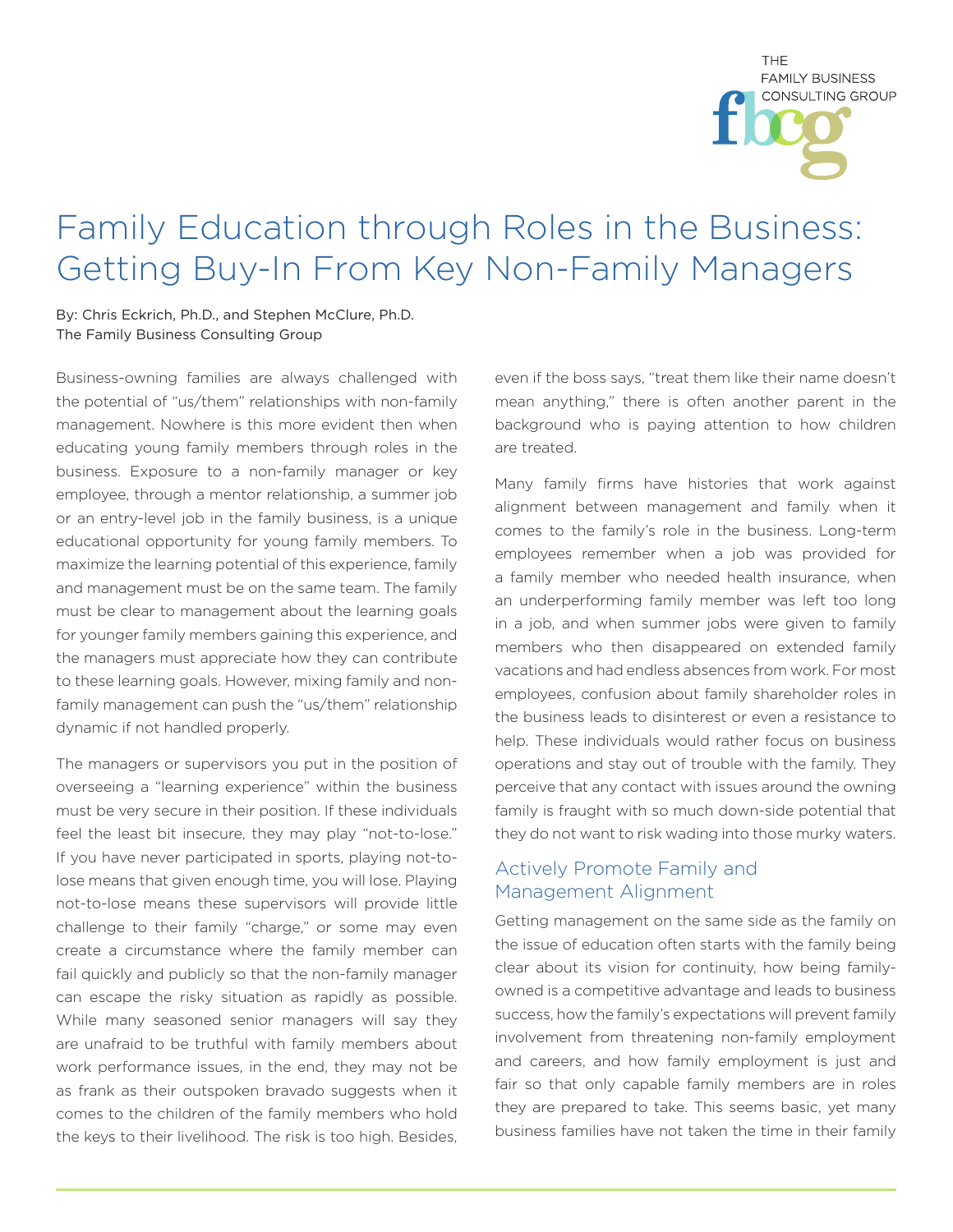councils to first gain agreement among themselves on these core purposes, nor communicated their thinking for developing younger family members to their managers, key employees or their board, if they have one. Consequently, the family, non-family managers and other employees are left to draw their own conclusions about goals, responsibilities and authority for educating young family members with roles in the business.

If it has not been done, the family council should define its purpose, structure and scope of responsibilities in matters relating to shareholder education in written family education and family employment policies. This is an excellent opportunity for collaboration with nonfamily management  $-$  when drafting the policy  $-$  to seek input from management by circulating a draft, listening to their comments, and then taking the time to get back to them with thanks and a response. This engages them in a dialogue, a conversation which can clarify how the family and business structures work together to accomplish goals for family education. For example:

*The Family Council has the primary responsibility for educating family members about the business, the family, philanthropy, family values and vision, becoming or being shareholders, skills needed, and teamwork collaboration. The Family Council proposes policy when family education goals involve the business' operations. However, the board has primary responsibility for approving such policies when implementation relies on business resources. Finally, management is responsible for efficient operations and policy implementation, including board approved family employment and family education policy.*

## Policy Development and Enforcement

Becoming engaged with management in the early stages of developing policy will highlight for the family the challenges from management's perspective and help them begin to weave together management's daily realities with the family's long-term goals. For example, if management is now laying off longterm, loyal employees due to a constricting economy, the family and management need to be prepared with a good explanation if they hire a young family member or create a summer internship to provide an educational experience.

Special attention should be given to the political risk to non-family managers and key employees who are asked to directly supervise, mentor or get involved in any way with educating and developing family members. Realistic business situations are preferred by most savvy business families, which mean realistic feedback, candor and firmness consistent with the business' culture. Nonfamily managers must hear what is expected directly from the top and must also consistently see that they will not risk their jobs or careers by trusting and acting on what they hear. To ensure all understand the rules, some family councils draft written policies on these issues:

*"We seek to uphold the highest standards of employee performance, even if an employee is a family member. You, our non-family managers, do a critically important service for long-term shareholder unity and development by holding family employees accountable to the same standards as all employees. We expect management from the top down to help us carry out these expectations."*

Using this statement as a starting point, a joint meeting between senior management and the leader of the Family Council can:

- Set realistic expectations for the family and management;
- Allow management to see for themselves the family's respect for the risk they might take and commitment to their security;
- Emphasize the distinctive role of non-family management; and
- Demonstrate the family's appreciation and dependency on management to accomplish its continuity goals.
- Taking the time to conduct such a meeting with management sends a powerful message that the family intends to collaborate.

## Guidance and Oversight

Several family councils have initiated and structured a family Employment Mentoring Team of two or three carefully selected non-family managers. A mentor team's purpose is to oversee young family members working in the business without interfering in the supervisory or management roles. In fact, they help pave the way for more standard reporting relationships between young family members and their non-family supervision